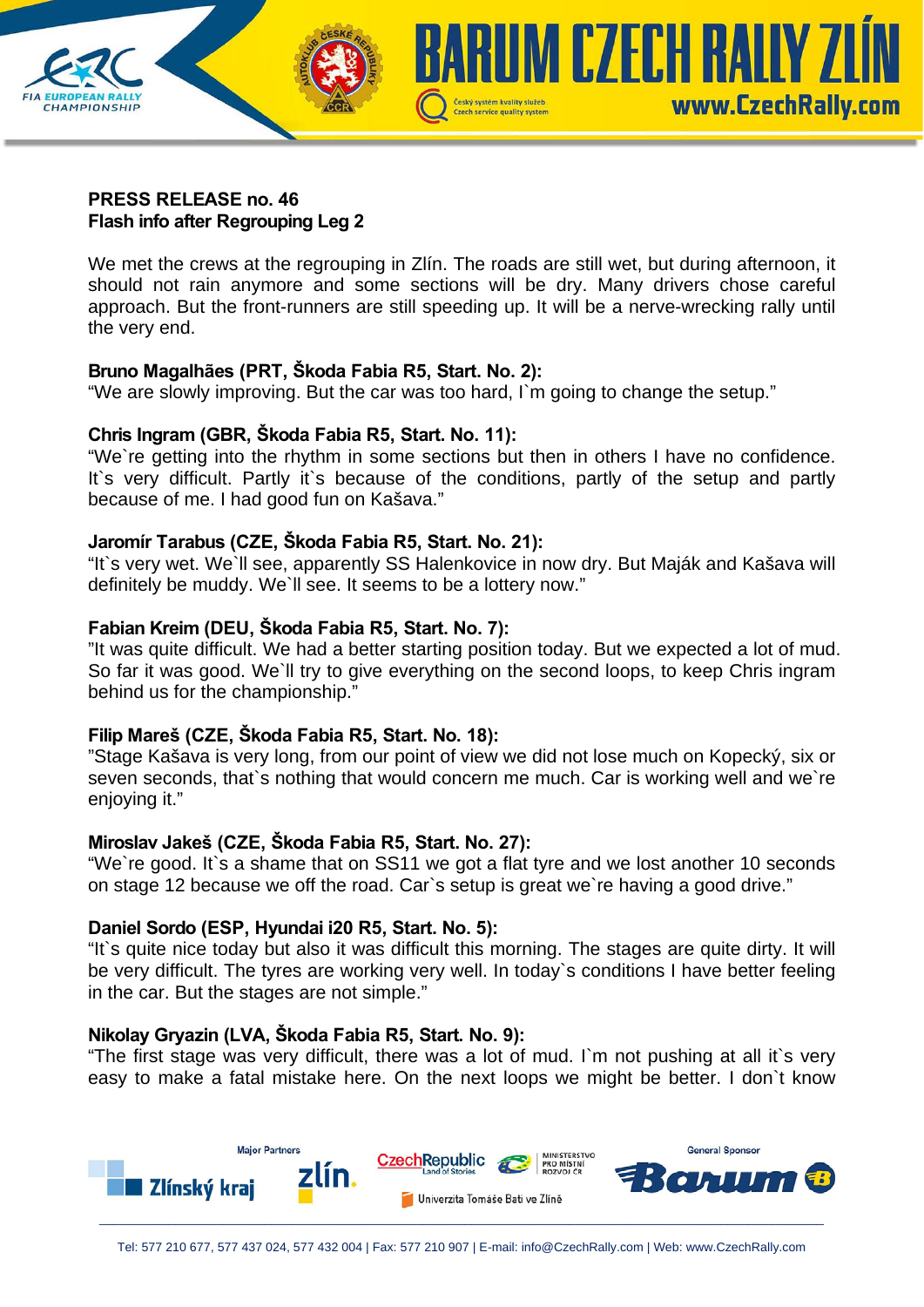

Czech service quality system

**KUM CZECH RAILY ZI** 

www.CzechRally.com

## **Jan Kopecký (CZE, Škoda Fabia R5, Start. No. 4):**

**CHAMPIONSHIP** 

"It was raining all night and then this morning so the conditions are tough. Maybe it was too much for some crews. Some places are so hard, you can`t bet everything on one card. We'll do anything to get back to the first place. Now, we need to change tyres and chose the right substance."

#### **Alexey Lukyanuk (RUS, Ford Fiesta R5, Start. No. 1):**

"We are only focused on the European championship. I`m not thinking about Kopecký. We're still learning about what type of tyres best suits these conditions."

### **Laurent Pellier (FRA, Peugeot 208 T16, Start. No. 10):**

"It`s dangerous. We made one mistake and got off the road. We lost minute and a half. Overall, I`m happy and we are learning. But the car is too hard."

### **Jan Černý (CZE, Ford Fiesta R5, Start. No. 12):**

"I`m not doing well. I can`t deal with tyres but yesterday they worked. I`m not confident on sections that I know."

### **Orhan Avcioglu (TUR, Škoda Fabia R5, Start. No. 19):**

"It was very difficult. It`s muddy and slippery. Like on driving on a black ice. We`re losing grip. We wanted to get back to "tenth place, now we are twelth."

#### **Antonín Tlusťák (CZE, Škoda Fabia R5, Start. No. 57):**

"We caught Tomáš Pospíšil. I focused on Kašava and we did it. Now it`s about getting to the finish line."

#### **Tomáš Pospíšilík (CZE, Škoda Fabia R5, Start No. 59)**

"We probably don`t have a good setup. Yesterday we had a better feeling. On every stage today there was something, either I made a mistake or we were waiting too long before the start. We can get points for championship and there`s not reason to push hard."

#### **Dávid Botka (HUN, Škoda Fabia R5, Start. No. 19)**

"It`s same as yesterday, it`s very hard, muddy. We want to just finish. Maybe we`ll change tyres."

#### **Simone Tempestini (ROU, Fiat 124 Abarth, Start. No. 20)**

"It was a difficult morning. Yesterday we changed the setup, hoping it would lead to better results. But now I don't have a good feeling. In service we`ll try some other things or go back."